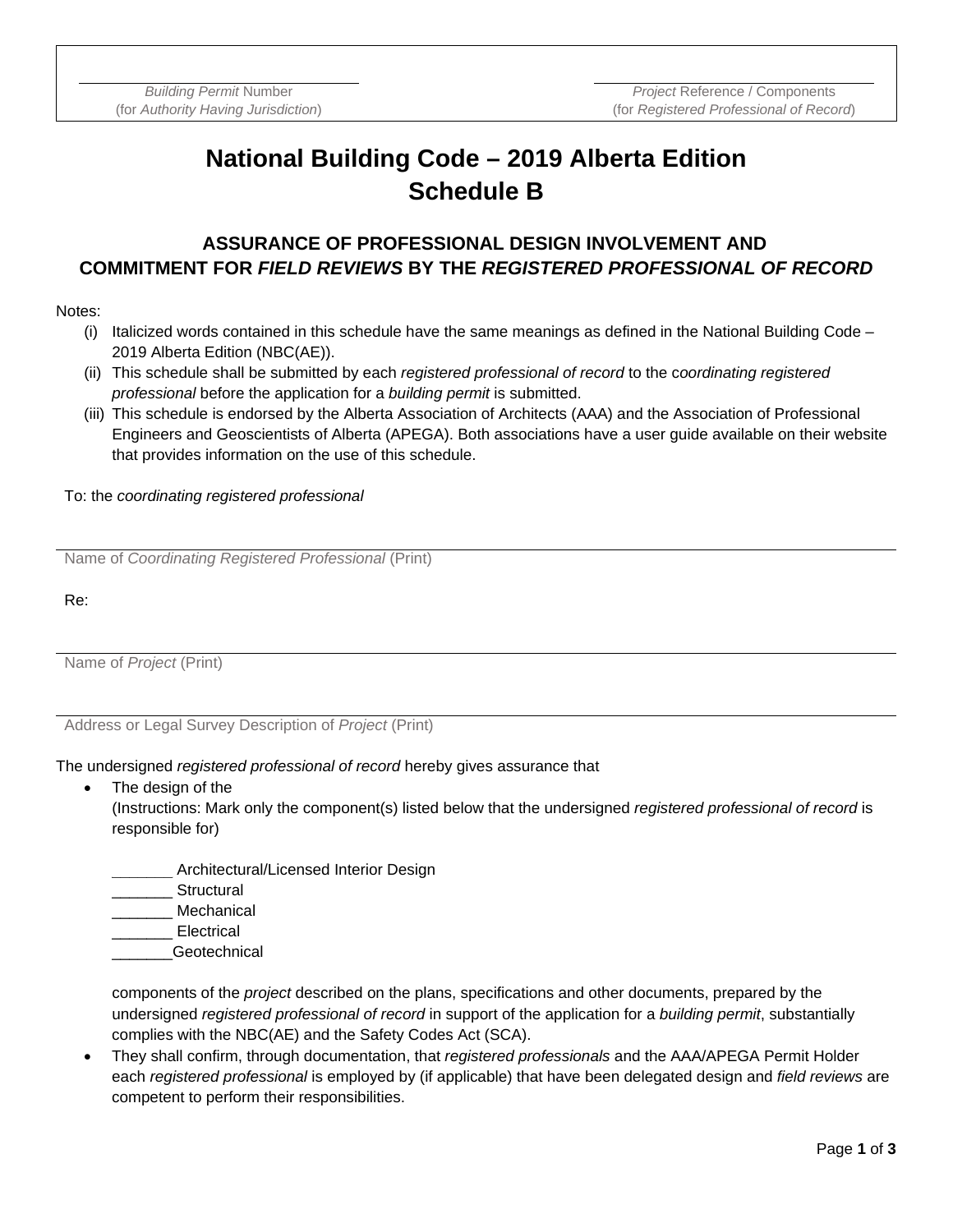## **National Building Code – 2019 Alberta Edition Schedule B**

- They shall conduct or coordinate *field reviews* during construction of the above referenced components to verify the final design of the components (including approved changes) substantially complies with the NBC(AE) and SCA.
- They shall notify the *coordinating registered professional* should they cease to be retained as a *registered professional of record* at any time during the *project*. Notification shall be given before the date the *registered professional of record* ceases to be retained; or if that is not possible, then as soon as possible.
- They are competent in the necessary fields of expertise to undertake the *project* and they are a *registered professional* as defined in the NBC(AE).

The design and *field reviews* delegated to other *registered professionals* are described in the plans, specifications and other supporting documents prepared by the undersigned *registered professional of record* and the following Schedules C-3 shall be provided after substantial completion of the *project*. The undersigned *registered professional of record* will review or coordinate the review of all applicable shop drawings.

Schedules C-3 required:

The *constructor* is responsible under the SCA to ensure that the *work* complies with the plans, specifications and supporting documents.

The undersigned AAA/APEGA Permit Holder understands that should the undersigned *registered professional of record* cease to be retained as a *registered professional of record* at any time during the *project* that the AAA/APEGA Permit Holder shall notify the *coordinating registered professional* of the date the *registered professional of record* will cease to be retained. Notification shall be given before the date the *registered professional of record* ceases to be retained; or if that is not possible, then as soon as possible.